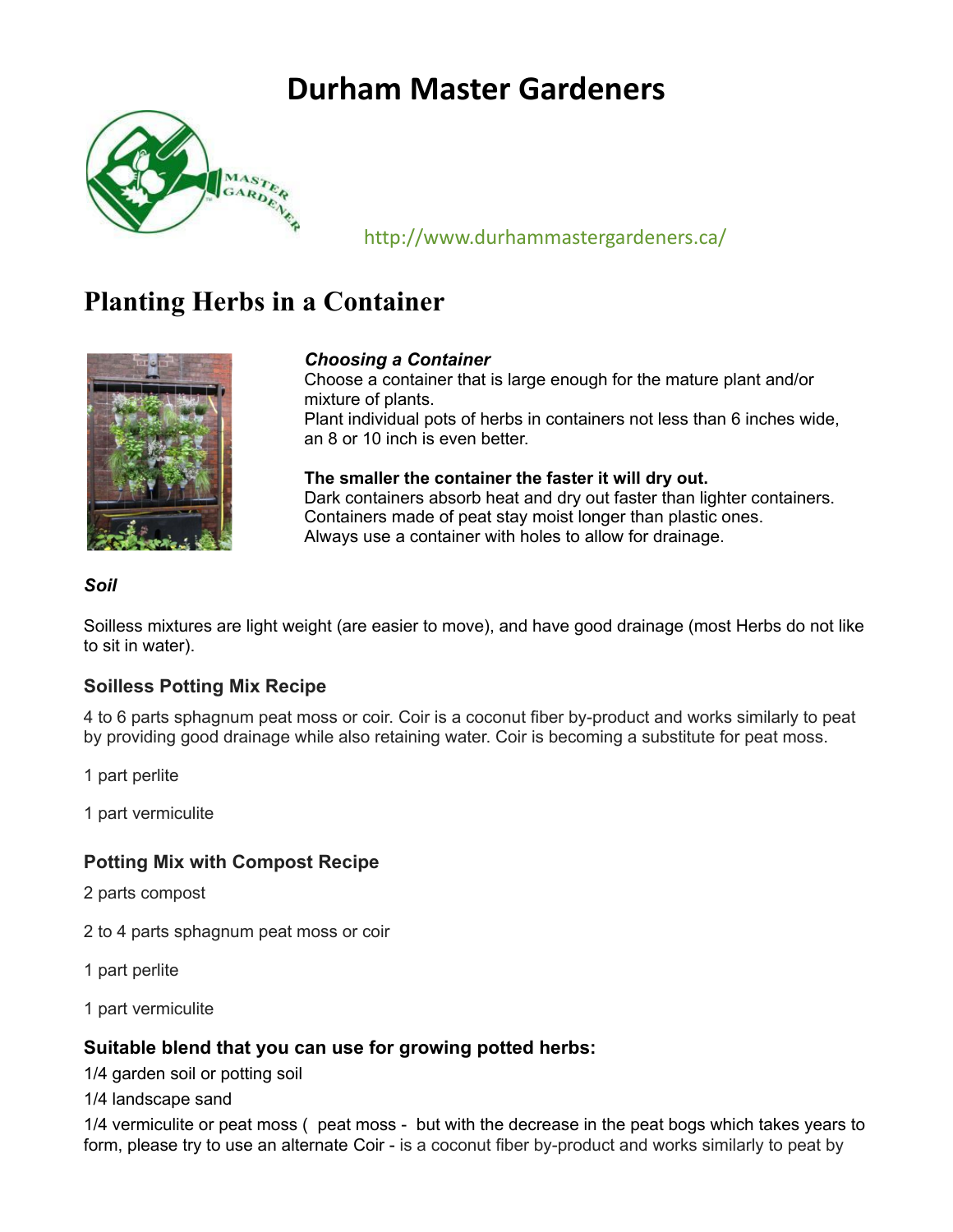providing good drainage while also retaining water)

1/4 **aged** compost or manure. If you can get your hands on Emu or Alpaca manure you can use it fresh. Cow, chicken, sheep need to compost - too acidic



*Light*

Most herbs require 6 hours of sunlight each day.

Herbs that like it shady still need light; place them out of direct sunlight but still in a bright location.

On really hot days you may need to provide a shade cover or be able to move your herb planters to a shadier location.

#### *Water and Fertilizer*

Herb containers will need to be watered regularly, usually daily. Adding compost will help to retain moisture. Adding a slow release fertilizer is usually all that herbs need.

Herbs like chives, parsley, marjoram and mint like the constant moisture level from self-watering containers. Oregano, thyme, rosemary and basil need to dry out between waterings, so they are not good candidates for self-watering containers.

Plant Herbs together that have the same growing conditions: light, soil and water.

#### *Herbs that Grow Easily From Seed*

Basil Dill Parsley

#### *Herbs for Sunny Dry Conditions*

| <b>Basil</b>                 | Catnip            | Caraway  |
|------------------------------|-------------------|----------|
| Fennel                       | Lavender          | Marjoram |
| Oregano                      | Rosemary          | Sage     |
| <b>Summer/Winter Savoury</b> | Tarragon (French) | Thyme    |

#### *Herbs for Sunny Moist Conditions*

| Angelica | Bergamot   | Cilantro/Coriander |
|----------|------------|--------------------|
| Chervil  | Comfrey    | Dill               |
| Garlic   | Lemon Balm | Lovage             |

#### *Herbs for Sunny Dry Conditions*

| <b>Basil</b>          | Catnip            | Caraway  |
|-----------------------|-------------------|----------|
| Fennel                | Lavender          | Marjoram |
| Oregano               | Rosemary          | Sage     |
| Summer/Winter Savoury | Tarragon (French) | Thyme    |

#### *Herbs for Dappled Shade Conditions*

| Cilantro/Coriander | Chives | <b>French Sorrel</b> |
|--------------------|--------|----------------------|
| Marjoram           | Mint   | Parsley              |
| Thyme              |        |                      |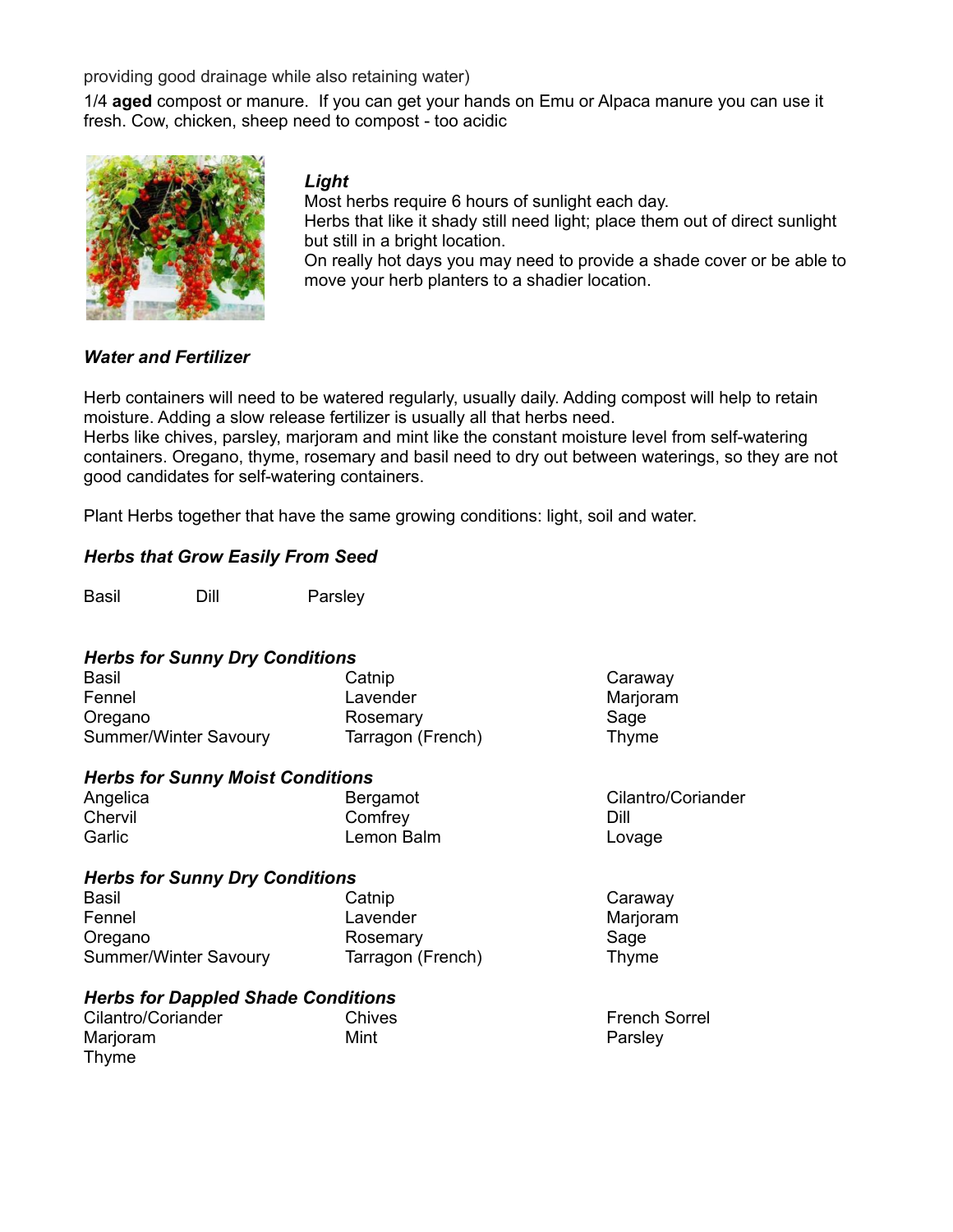## *Herbs for Moist Shade Conditions*

Sweet Cicely

Bay **Chives Chives Chives Chives** Chervil Lemon Balm Mint Parsley **Particle Communist Penny Royal Sage Angelica** Fennel **Horseradish** Horseradish Lovage

**\*** Lovage and Sweet Cicely need very large containers.



## *Choosing Your Herbs*

Choose herbs that are free of pests and disease. Plants should be well formed, not cropped and tight, nor should they be long and leggy. They should look healthy and have good colour.

#### *Care of Your Herb Container*

Water regularly; provide good air circulation and drainage. Harvesting will help to encourage growth.

#### *How to Plant Containers*

Your container size should be equivalent to or larger than the mature size of the plant. Leave room for good root growth and any support you might have to add. Remember that the material the container is made of has the potential to hold heat or repel heat.

Some containers like plastic and cloth will deteriorate in sunlight over the summer and have to be replaced next year.

Consider how you are going to water and how your herbs/containers will get water if you will be away for extended periods.

Self-watering containers work well for most plants as they have a reservoir to hold water for the plant so it doesn't dry out as easily.

Take time to understand how much sun your containers will be exposed to  $-$  you may need to move some of your containers into a shadier spot. Unless you are doing a self-watering container they need a drainage hole in the bottom for water to escape.

Space or raise containers when grouped together so that they have better air circulation for those in the back.

If using a manure tea or seaweed fertilizer you can use a dilute mixture every time you water if using regular fertilizer a dilute mixture every 10 days to 2 weeks. Fertilizer should be 15–30 -15.